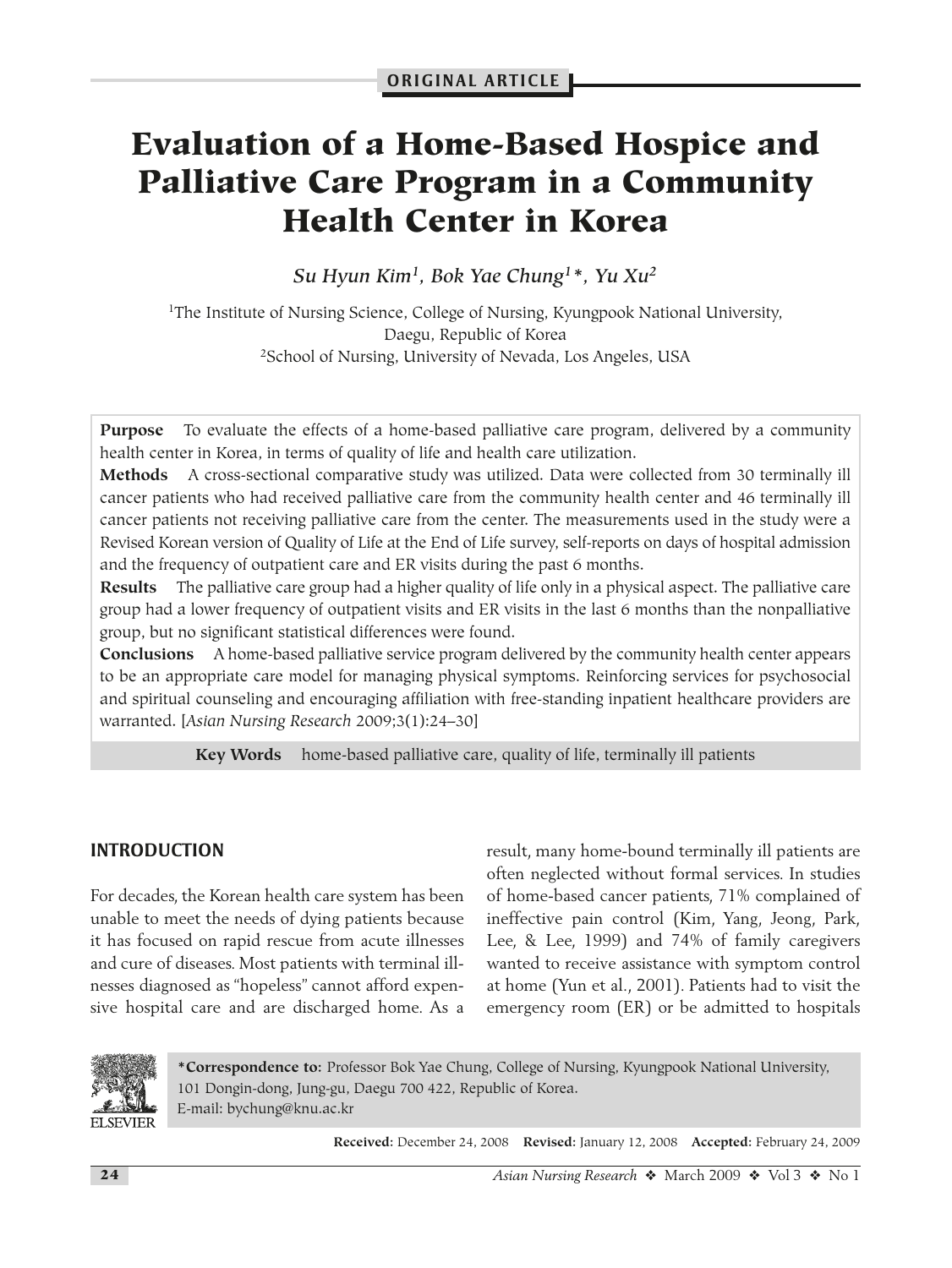to manage their symptoms. Consequently, inappropriate patterns of health care utilization have led to increased health care expenditure for end-of-life treatment and care. The expenses were so high that health care utilization in the last 2 months of life accounted for 40–50% of total health care expenditures (Youn, 2002; Youn, Huh, Jin, You, Kim, & Huh, 1998).

In this context, investigators and policy makers have made efforts to develop palliative care models for patients with terminal illnesses, which are deemed best suited for the health care environment in Korea. This environment includes home care hospices, hospices in independent institutions and hospices in tertiary hospitals (Cho, 1993; Lee, 2002; Ro, Han, Kim, Yoo,Yong, & June, 2001). One visible outcome is the development of a home-based palliative care program implemented by some government-run community health centers. In fact, community health centers are being established in each part of the administrative districts in Korea. The goal is to promote residents' health by providing primary care, prevention and tailored programs for health problems in the community. Palliative care delivered by community health centers has the advantage of providing better access to the free-of-charge service from proximal locations, and efficiency by utilizing existing structured systems and services.

Evaluating the effects of existing hospice and palliative care models can guide the development of appropriate delivery of treatment and standardization of care of terminal cancer patients in Korea. However, to the authors' knowledge, no study has been done on the effectiveness of palliative care provided by community health centers in Korea. Furthermore, although palliative care development has been driven by the need to improve quality of life and cost-effective treatment (Lee, 2002), evidence of its effects is very limited (So & Cho, 1991; Sun, 2003;Yoo, 2001). This study evaluated the outcomes of home-based palliative care delivered by a community health center in terms of quality of life and health care utilization by comparing patients who received home-based palliative care with those who did not.

### **METHODS**

#### *Study design and procedure*

The study design was a cross-sectional evaluation study, which compared quality of life and health care utilization between patients who received homebased palliative care and those who did not. This study was conducted in a community care center in Goryeong, a small rural town in southeastern Korea. The home-based palliative care team at the community health center was established in 2003 to meet the growing needs of palliative care in the rural community, where the death rate from cancer was estimated to be very high (27.5%). The community health center has developed a cancer database to manage cancer patients in the community. Those who have less than 6 months life expectancy are approached by the palliative care team established by the community health center and asked if they would like to receive palliative care from the center. For those who requested palliative care, the team, consisting of two nurses and one physician on an 8-hour-per-day basis and 82 trained volunteers, provided management of symptoms and psychological and spiritual counseling via home visits. They also offered bereavement services for families. Nurses visited the hospice patients on a regular basis and upon their request. After assessing patients' symptoms and needs, nurses provided palliative care services such as pain and symptom management, medication, wound care, comfort care, psychological support and counseling, and education of family caregivers on how to care for patients at home. For those with very severe pain and symptoms, nurses administered narcotic analgesics or other medications after obtaining prescriptions from the physician. Community volunteers helped with household chores and clergy volunteers visited and prayed for the patients on request. The frequencies of home visits by the team depended on the clinical conditions and needs of the patients.

#### *Sample*

In December 2006, the investigators collected data from 30 terminally ill cancer patients registered in the cancer database who had received the palliative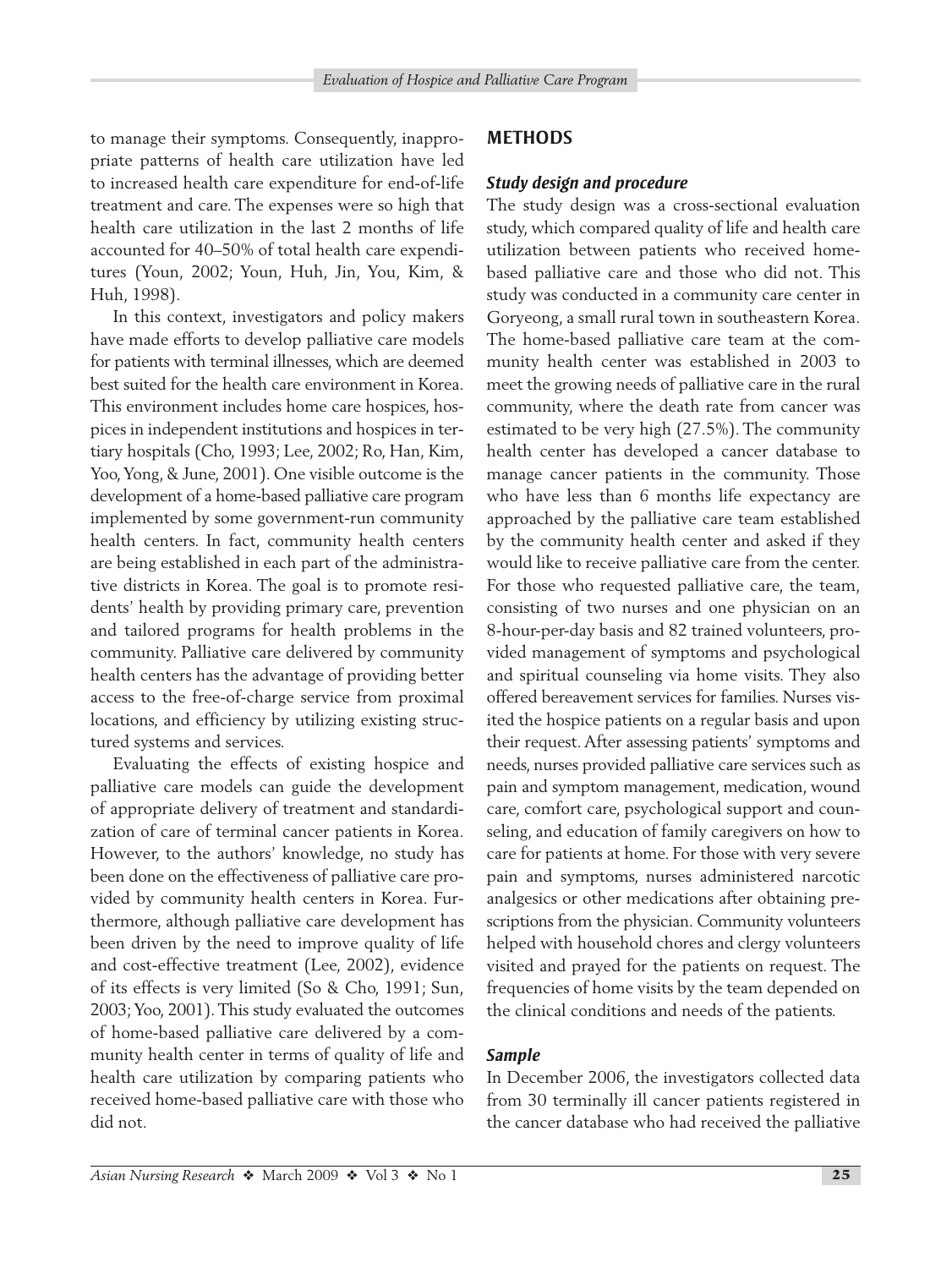service from the community health center. As for the control group, we approached 65 home-bound, terminally ill cancer patients in the cancer database who had less than 6 months of life expectancy and had refused the offer of the home palliative care service from the community health center. We collected data from 46 patients among them who agreed to participate in the study. The inclusion criteria for the study included being 18 years of age or over, a diagnosis of being in a terminal stage of cancer with a predicted life expectancy of less than 6 months, and having no difficulty with communication. Before data collection, the local Institutional Review Board approved the study, and research assistants explained the study purposes to the participants and received their written, informed consent.

#### *Measurements and analyses*

Patients' quality of life was measured by the Revised Korean version of the Quality of Life at the End of Life survey, which was revised from the Quality of Life at the End of Life survey (QUAL-E; Kim, Chung, & Suh, 2007; Steinhauser et al., 2002). The Korean version of the Quality of Life at the End of Life survey was mostly translated from the QUAL-E survey and partly rewritten in Korean to adapt to the Korean culture. The QUAL-E survey consisted of 20 items on a 5-point Likert scale. It has five subscales: physical symptoms, social relationships, preparation, control and completion. Scoring of the scale was performed by summing the indicated points of each subscale and then dividing by the number of the items; each subscale ranged from 1 to 5, with higher values indicating higher quality of life. Validity and reliability of the scale for terminally ill patients has been demonstrated (Kim et al.). Factor analysis demonstrated a four-factor structure, which explained 68% of variance. Cronbach's alpha for the subscales ranged from 0.72 to 0.84 (Kim et al.).The tool was administered at an interview with each participant. The research assistants were trained in interviewing weak and fragile terminally ill patients and the administration of the questionnaire. Health care utilization was measured by self-reports on the days of hospital admissions and the frequencies of outpatient unit and ER visits during the past 6 months.

Following data collection, data were entered into SPSS version 13.0 and a Chi-square and *t*-test were conducted to compare the general characteristics, quality of life, admission days, frequencies of outpatient unit visits and ER visits for the last 6 months between the two groups of patients.

#### **RESULTS**

Table 1 reports the profile of the two groups of participants. The sample consisted of 30 participants in the palliative care groups and 46 participants in the nonpalliative care group. Most of the participants in both groups had less than 6 years of education and were married. The prevalent types of primary tumor that the participants had in both groups were stomach cancer, colorectal cancer and breast cancer, consecutively. The mean ages were 65 years (*SD* 10.67) in the palliative care group and 67 years (*SD* 10.59) in the nonpalliative care group. There were no significant statistical differences in the demographical characteristics between the palliative care and the nonpalliative care patients. In the palliative care group, 35% received the palliative care service for less than 1 month, 38% for 1 to 6 months, and 27% for more than 6 months. As for the frequency of the palliative care service, 18% had more than two visits per week, 19% had one visit per week, 15% had two to three visits per month, and 48% had less than one visit per month.

Table 2 presents data on the quality of life perceived by the two groups. Several observations stand out from this comparison. First, the palliative care group scored higher across four out of the five subscales except on "Preparation," indicating a higher quality of life than the nonpalliative care group. However, significant statistical difference was found only in "Physical Symptoms" but not in psychosocial or spiritual aspects of "Social Relationships," "Preparation," "Control" or "Completion." Second, the palliative care group scored highest on "Physical Symptoms"  $(t=2.33, df=74; p<.05)$ , suggesting that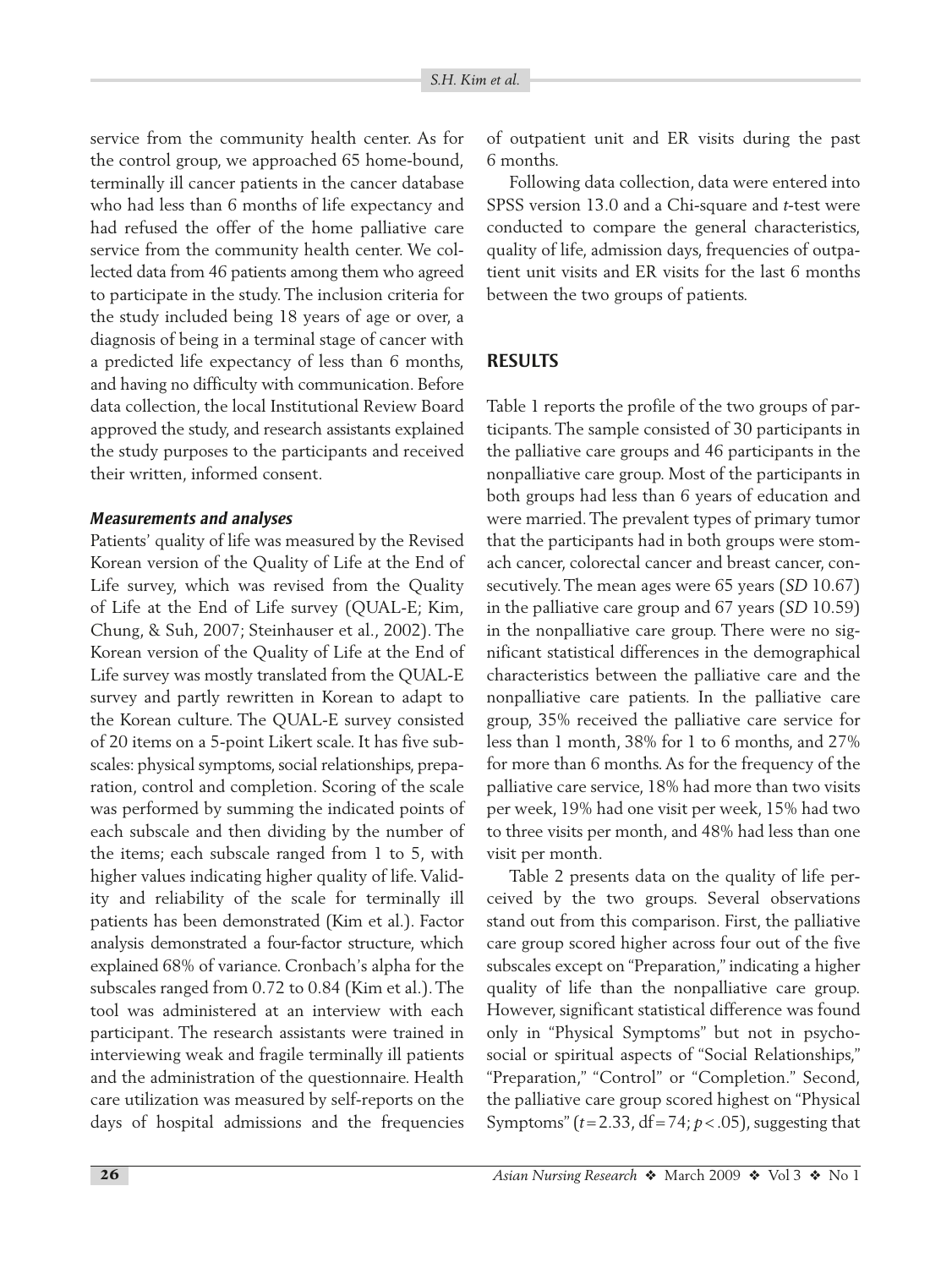| Table 1<br>Characteristics of Study Participants ( $N = 76$ ) |                     |              |     |  |  |  |
|---------------------------------------------------------------|---------------------|--------------|-----|--|--|--|
|                                                               |                     |              |     |  |  |  |
|                                                               | Frequency (percent) |              |     |  |  |  |
| Gender                                                        |                     |              | .21 |  |  |  |
| Male                                                          | 15(50)              | 28 (62.2)    |     |  |  |  |
| Female                                                        | 15(50)              | 17 (37.8)    |     |  |  |  |
| Religion                                                      |                     |              | .59 |  |  |  |
| Protestant                                                    | 5(16.7)             | 6(13.6)      |     |  |  |  |
| <b>Buddhist</b>                                               | 17 (56.7)           | 27(61.4)     |     |  |  |  |
| None                                                          | 5(16.7)             | 10(22.7)     |     |  |  |  |
| Other                                                         | 3(10)               | 1(2.3)       |     |  |  |  |
| Education (years)                                             |                     |              | .42 |  |  |  |
| None                                                          | 8(27.6)             | 18 (39.1)    |     |  |  |  |
| <6                                                            | 13 (44.8)           | 19 (41.3)    |     |  |  |  |
| $7 - 9$                                                       | 4(13.8)             | 6(13.0)      |     |  |  |  |
| >10                                                           | 4(13.8)             | 3(6.5)       |     |  |  |  |
| Marital status                                                |                     |              | .77 |  |  |  |
| Married                                                       | 22 (75.9)           | 31 (68.9)    |     |  |  |  |
| Single                                                        | 1(3.4)              | 2(4.4)       |     |  |  |  |
| Widowed                                                       | 6(20.7)             | 12(26.7)     |     |  |  |  |
| Primary tumor                                                 |                     |              | .32 |  |  |  |
| Stomach                                                       | 8(27.6)             | 13(28.2)     |     |  |  |  |
| Colorectal                                                    | 4(13.4)             | 7(14.4)      |     |  |  |  |
| <b>Breast</b>                                                 | 3(10.3)             | 5(11.1)      |     |  |  |  |
| Liver                                                         | 2(6.9)              | 4(7.8)       |     |  |  |  |
| Lung                                                          | 2(6.9)              | 3(7.3)       |     |  |  |  |
| Thyroid                                                       | 2(6.9)              | 3(7.3)       |     |  |  |  |
| Others                                                        | 6(28)               | 11(23.9)     |     |  |  |  |
| Length in cancer database                                     |                     |              |     |  |  |  |
| $<$ 1 month                                                   | 7(23.3)             | 10(21.7)     | .99 |  |  |  |
| 1-3 months                                                    | 8(26.7)             | 13 (28.3)    |     |  |  |  |
| 3-6 months                                                    | 8(26.7)             | 12(26.1)     |     |  |  |  |
| $>6$ months                                                   | 7(23.3)             | 11 (23.9)    |     |  |  |  |
| Age mean (SD)                                                 | 65.7 (10.67)        | 67.1 (10.59) | .58 |  |  |  |

this was the most effectively delivered service by the palliative care team. Third, both groups scored lowest on "Preparation" (2.37 ± 0.82 *vs.* 2.49 ± 0.82), indicating that this was an area that needed improvement. This meant that both groups felt that they were least prepared to deal with financial strain and

being a burden to family. Regarding health care utilization in the last 6 months (Table 3), the palliative care group had a lower frequency of outpatient visits (5.69 ± 7.24 *vs*. 8.33 ± 30.49) and ER visits (0.11 ± 0.32 *vs*.  $0.25 \pm 0.53$ ) than the nonpalliative group; however, no significant statistical differences were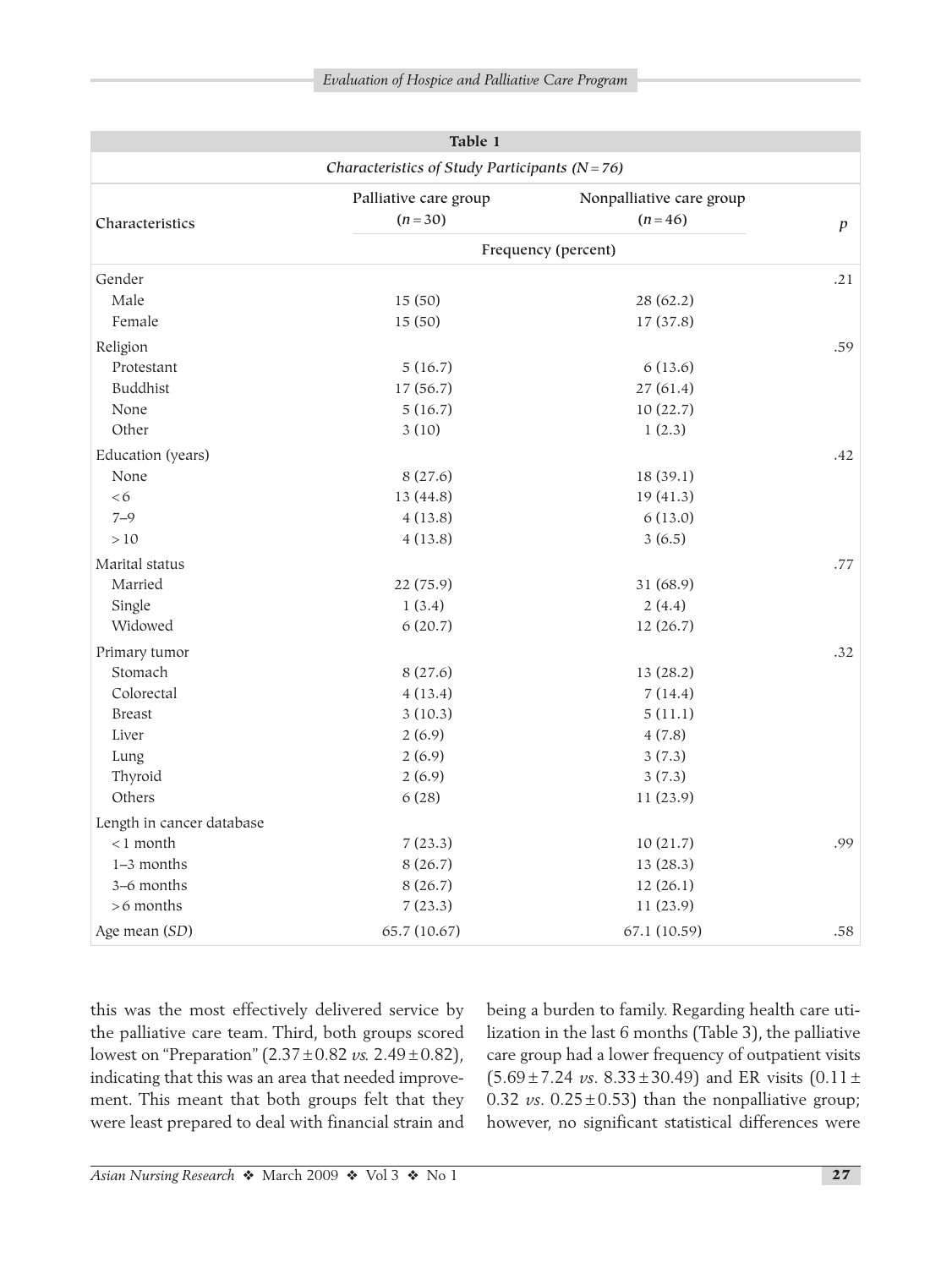| Table 2<br>Comparisons of Quality of Life Between Patients Who Received Home-based Palliative Care and<br>Those Who Did Not <sup>†</sup> |                 |                 |         |     |  |  |  |
|------------------------------------------------------------------------------------------------------------------------------------------|-----------------|-----------------|---------|-----|--|--|--|
|                                                                                                                                          |                 |                 |         |     |  |  |  |
| $Mean \pm SD$                                                                                                                            |                 |                 |         |     |  |  |  |
| Physical symptoms*                                                                                                                       | $3.89 \pm 1.00$ | $3.37 \pm 0.92$ | 2.33    | .02 |  |  |  |
| Social relationships                                                                                                                     | $3.72 \pm 0.64$ | $3.53 \pm 0.89$ | 0.98    | .33 |  |  |  |
| Preparation                                                                                                                              | $2.37 \pm 0.82$ | $2.49 \pm 0.82$ | $-0.64$ | .53 |  |  |  |
| Control                                                                                                                                  | $3.74 \pm 0.54$ | $3.73 \pm 0.54$ | 0.06    | .95 |  |  |  |
| Completion                                                                                                                               | $3.48 \pm 0.64$ | $3.31 \pm 0.77$ | 1.01    | .31 |  |  |  |

\**p* < .05; † based on the range of 1–5: Higher values indicate higher quality of life.

|                                                                                                                                           | Table 3                           |                                      |         |     |  |  |  |
|-------------------------------------------------------------------------------------------------------------------------------------------|-----------------------------------|--------------------------------------|---------|-----|--|--|--|
| Comparisons of Health Care Utilization in Past 6 Months Between Patients Who Received<br>Home-based Palliative Care and Those Who Did Not |                                   |                                      |         |     |  |  |  |
| Items                                                                                                                                     | Palliative care group<br>$(n=30)$ | Nonpalliative care group<br>$(n=46)$ | t       | D   |  |  |  |
|                                                                                                                                           | Mean $(SD)$                       |                                      |         |     |  |  |  |
| Admission days                                                                                                                            | 21.31 (50.14)                     | 17.89 (49.99)                        | 0.27    | .79 |  |  |  |
| Frequency of outpatient visits                                                                                                            | 5.69(7.24)                        | 8.33 (30.49)                         | $-0.43$ | .67 |  |  |  |
| Frequency of emergency room visits                                                                                                        | 0.11(0.32)                        | 0.25(0.53)                           | $-1.43$ | .16 |  |  |  |

found.The main reasons for outpatient clinic and ER visits in the nonpalliative care group were reported as pain and symptom control, disease management and consultation with physicians.

### **DISCUSSION**

Findings from this study appear to support the effectiveness of the home-based palliative care delivered by the community health center in improving quality of life regarding the physical aspect of palliative care. Compared with other studies that showed no improvement of physical symptoms of terminal cancer patients after being transferred from tertiary hospitals to hospice facilities in Korea (So & Cho, 1991; Yoo, 2001), this study indicated that homebound terminally ill cancer patients with insufficient symptom management, often being neglected by formal health services, would benefit from home-based palliative care provided by community health centers. The free services offered by community health centers appear to be particularly beneficial for those with limited access to health care services, such as those with low income in rural areas. Thus, this finding indicates that a home-based hospice care model delivered by the community health center may be suitable for rural areas that have insufficient infrastructures for providing palliative care.To maximize their benefits, however, home hospices affiliated with community health centers need to be connected and coordinated with free-standing inpatient facilities such as hospitals and independent hospices to ensure the coordination and continuity of care.

However, the lack of positive outcomes in psychosocial and spiritual aspects of care indicates a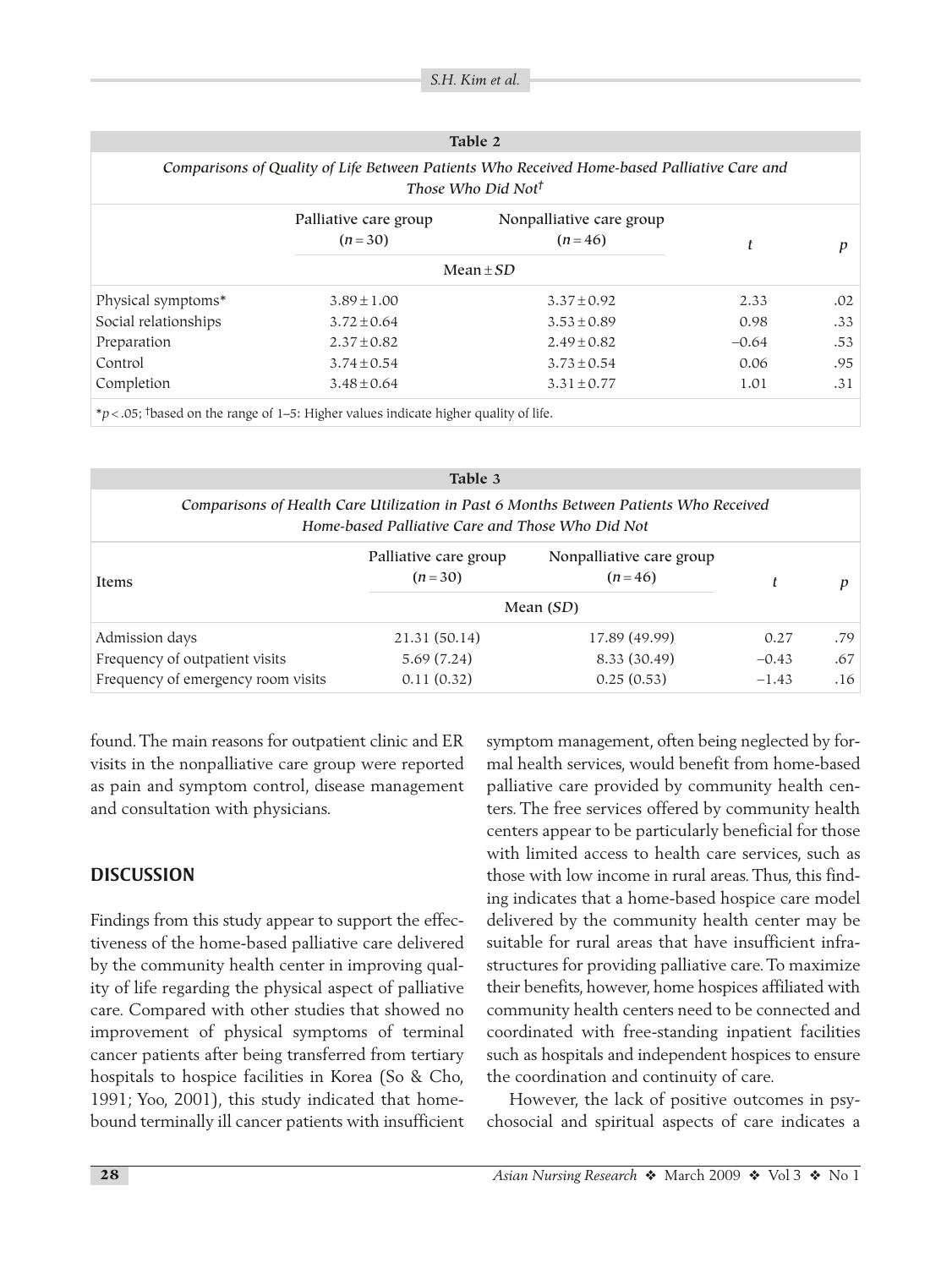need to enhance comprehensive care at the end of life. Thus, palliative care services provided by community health centers are yet to be improved for those in need of assistance in managing symptoms and obtaining psychological, spiritual and social support. In making such improvements, it is essential to have interdisciplinary teams comprising nurses, physicians, social workers, clergy and volunteers working together as a team (Hong, 2002).

Regarding health care utilization, the study showed that the palliative care patients had lower frequency of outpatient and ER visits, but no statistical significance between the two groups of participants was observed. One tentative explanation is the potential selection bias that could not be ruled out because the nonpalliative group was not enrolled for palliative care, based solely on their subjectively judged less severity of illnesses. To accurately measure health care utilization at the end of life, not only admission days and outpatient and ER visits but also total expenditures spent on patient care should be calculated after patient's death or for a fixed period before death (Higginson et al., 2003). In addition, there were potential issues of subjectivity from retrospective self-reports. Future research can reduce or eliminate this subjectivity by collecting accurate and objective clinical data. Another limitation of the study is the voluntary nature of enrollment into the palliative care services.Terminally ill cancer patients who preferred to stay at home without rehospitalization may be more likely to choose to receive palliative care; thus, this factor could influence the outcomes in terms of quality of life or the utilization of health care resources. Because convenience sampling was used in this study, findings of the study cannot be generalized.

In conclusion, home-based palliative care services delivered by the community health center appear to be an appropriate care model for terminally ill cancer patients in Korea, especially for those with limited health care access. To enhance the quality of care, reinforcing services for psychosocial and spiritual counseling and encouraging affiliation with free-standing inpatient healthcare providers and independent hospices are warranted. At this stage of the evolution and expansion of hospice and palliative care in Korea, more program evaluations of the diverse ways of providing palliative care are needed to find and design best service delivery models to serve the needs of patients and families requiring end-of-life care.

#### **REFERENCES**

- Cho, H. (1993). *A study on the development of Korean hospice program*. Unpublished doctoral dissertation. Seoul National University, Seoul, Korea.
- Higginson, I. J., Finlay, I. G., Goodwin, D. M., Hood, K., Edwards, A. K., Cook, A., et al. (2003). Is there evidence that palliative care teams alter end-of-life experiences of patients and their caregivers? *Journal of Pain and Symptom Management, 25*, 150–168.
- Hong, Y. S. (2002). Current situation of hospice service in Korea. *Cancer pain Webzine 1*, Retrieved November 15, 2006, from http://www.webzine.cancerpain.co.kr/ 200203/column\_1.html
- Kim, S. H., Chung, B. Y., & Suh, S. R. (2007). Evaluation of validity and reliability in Quality of Life at the End-of-Life. *Journal of Korean Gerontological Nursing, 9*, 76–84.
- Kim,T. S.,Yang, B. K., Jeong, E. K., Park, N. R., Lee,Y. S., & Lee, S. K. (1999). Need assessment of home-based cancer patients. *Korean Hospice and Palliative Care Research, 2,* 36–45.
- Lee, Y. H. (2002). The policy and plans of hospice care in Korean government. *Proceedings of the Symposium on Standardization of Hospice and Palliative Care in Korea,* 21–28.
- Ro, Y. J., Han, S. S., Kim, M. G., Yoo, Y. S., Yong, J. S., & June, K. G. (2001). A study on the development of an independent hospice center model. *Journal of Korean Academy of Nursing, 31*, 1156–1169.
- So, W. S., & Cho, K. J. (1991). A study on the effect of hospice care for the quality of life of the terminally ill patients. *Journal of Korean Academic of Nursing, 21*, 418–435.
- Steinhauser, K. E., Bosworth, H. B., Clipp, E. C., McNelly, M., Christakis, N. A., Parker, J., et al. (2002). Initial assessment of a new instrument to measure quality of life at the end of life. *Journal of Palliative Medicine, 5*, 829–841.